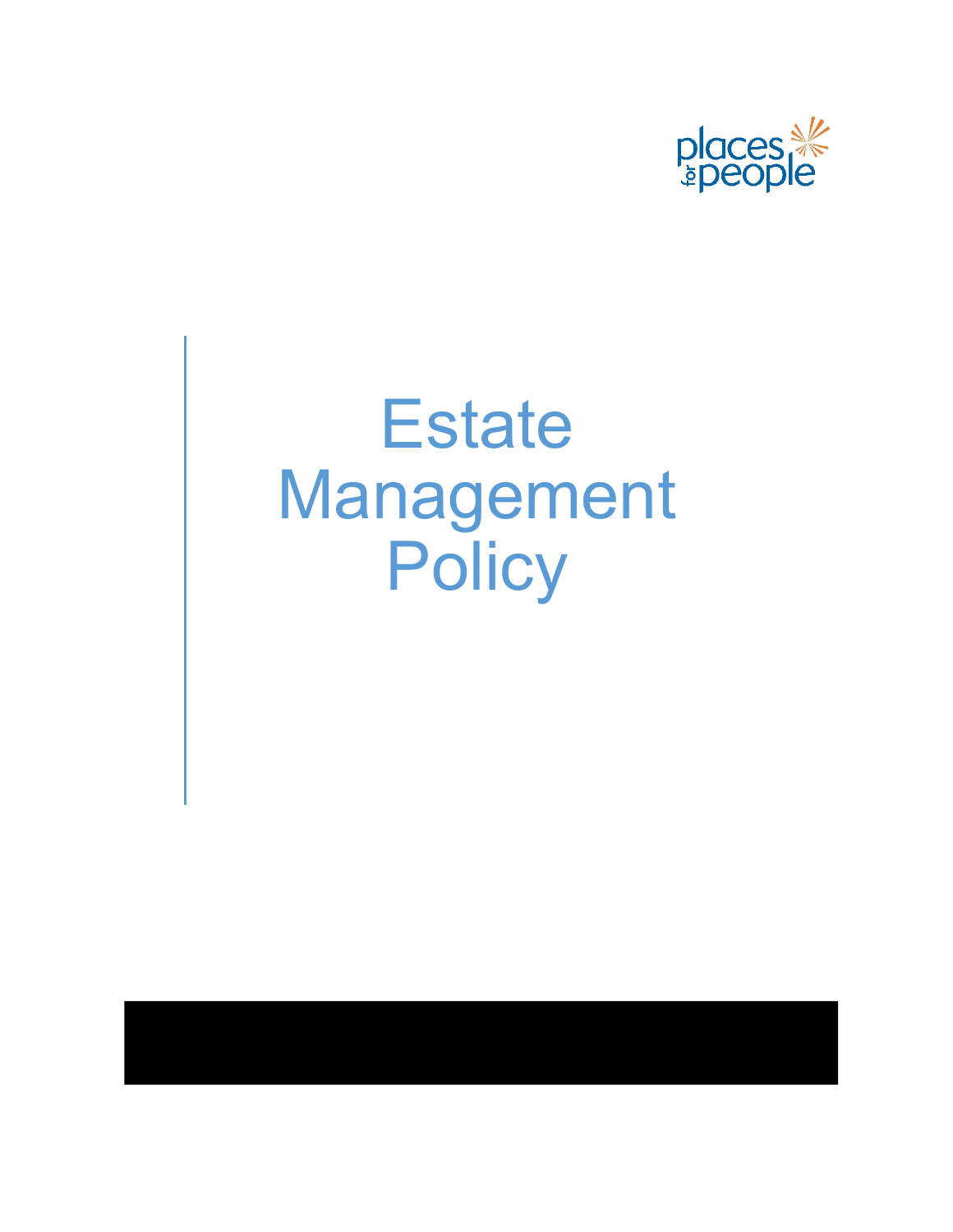# **Table of Contents**

|                                                                                     | Please summarise the current policy requirements and how this is changed in the new |  |
|-------------------------------------------------------------------------------------|-------------------------------------------------------------------------------------|--|
|                                                                                     |                                                                                     |  |
| Please explain any new actions required to put the policy changes into practice.  2 |                                                                                     |  |
|                                                                                     |                                                                                     |  |
|                                                                                     |                                                                                     |  |
| 3.0                                                                                 |                                                                                     |  |
| 4.0                                                                                 |                                                                                     |  |
| 5.0                                                                                 |                                                                                     |  |
| 6.0                                                                                 |                                                                                     |  |
| 7.0                                                                                 |                                                                                     |  |
| 8.0                                                                                 |                                                                                     |  |
| 9.0                                                                                 |                                                                                     |  |
| 10.0                                                                                |                                                                                     |  |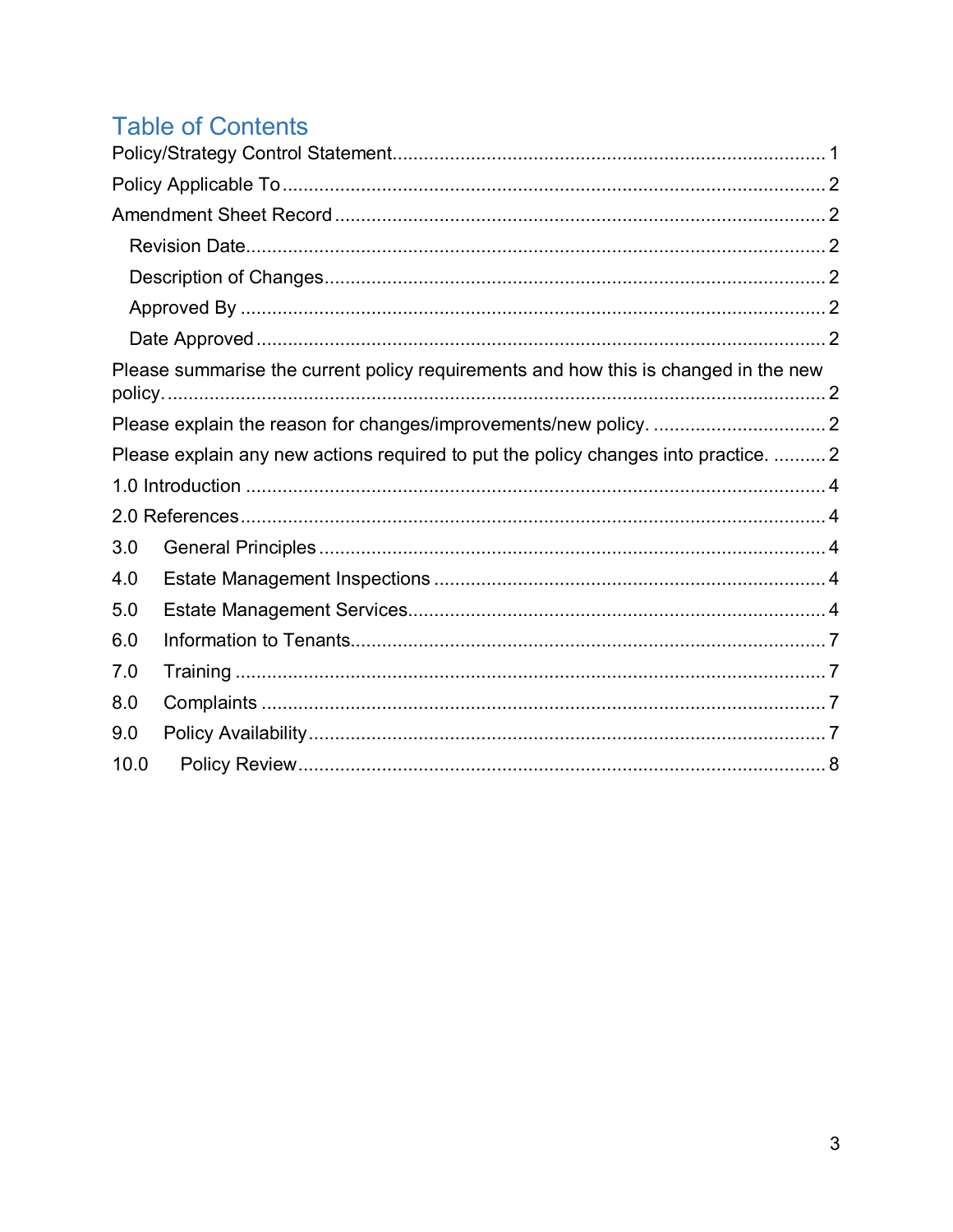### <span id="page-2-0"></span>1.0 Introduction

Castle Rock Edinvar Housing Association's mission is "ensuring successful places and enabling people to reach their potential in Scotland through building more homes, creating sustainable places and delivery of valued services". This Policy plays a major part in meeting this mission, focussing on the physical environment.

#### <span id="page-2-1"></span>2.0 References

This Policy reflects the Social Housing Charter outcome: "Tenants and other customers live in well maintained neighbourhoods where they feel safe".

# <span id="page-2-2"></span>3.0 General Principles

We will:

- Visit all neighbourhoods regularly and tackle any problems identified;
- Set aside a budget for estate improvements;
- Enforce tenancy agreements and deed of condition requirements relating to estate management in a firm, fair, prompt and sensitive manner;
- Work with other agencies where necessary, including the statutory authorities, to ensure that estate management standards are achieved;
- Ensure wherever possible the safety and security of residents and visitors to our property;
- Ensure that estate management services are adequately resourced and effectively budgeted and controlled.

# <span id="page-2-3"></span>4.0 Common Stair Inspections

The main way we will meet the above principles is through Stair Inspections. These have the dual purpose of checking fire safety and ensuring the stair is clear of rubbish and not used as a store for bikes, prams and other goods. There will also be scope to add services or amenities, where funding is available or through charging additional rent.

# <span id="page-2-4"></span>5.0 Estate Management Services

#### **5.1 Common Stair Cleaning**

We will maintain the cleanliness of common stairs and communal areas in our ownership in order to ensure the safety and well-being of users. This includes the encouragement and enforcement of tenant obligations. Where we have sole or majority ownership of existing developments we will organise cleaning services if agreed with residents. We will provide a stair and stair-window cleaning service in all new developments. We will inspect communal areas on a regular basis to ensure that agreed cleanliness standards are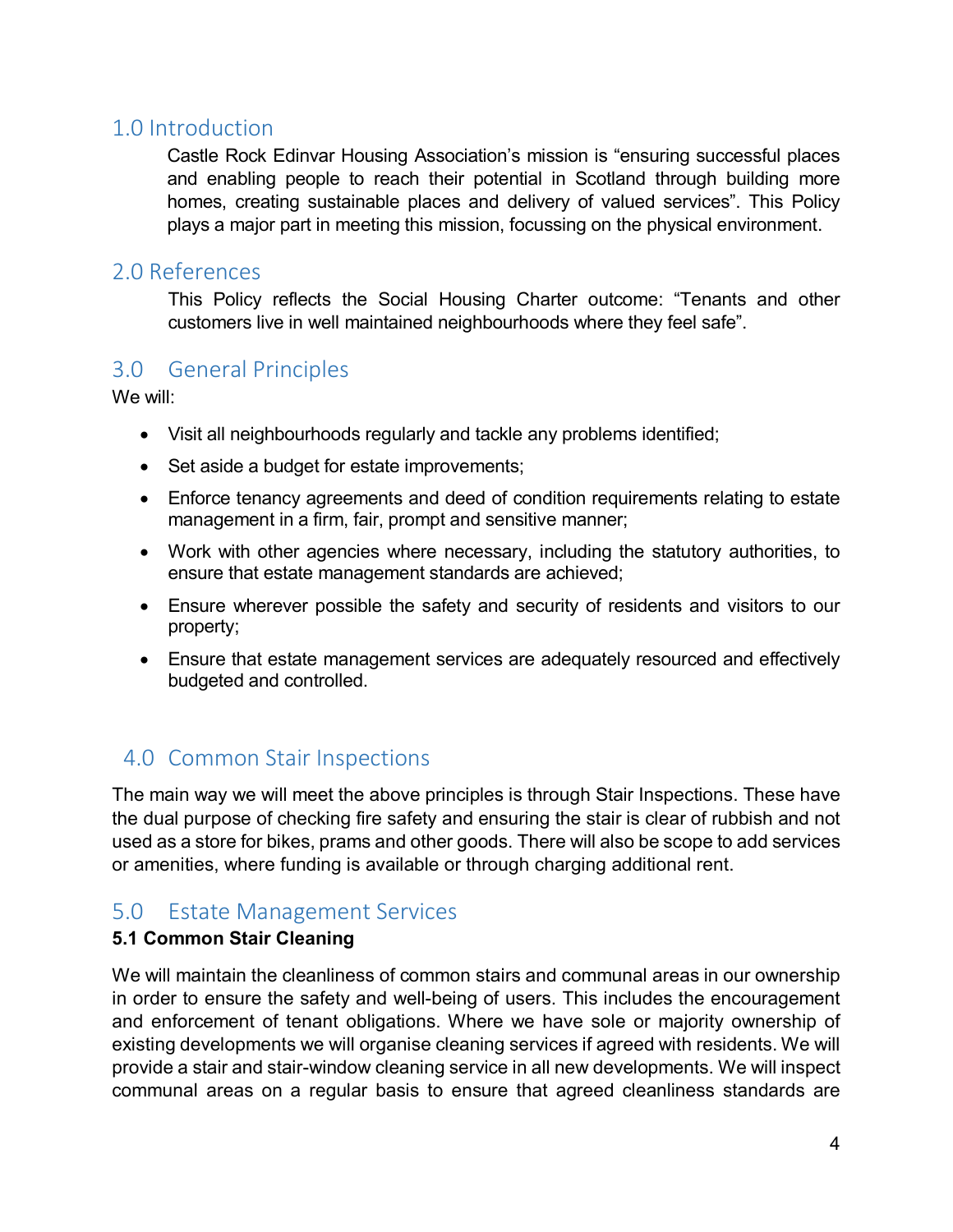maintained. Where we have properties in tenement blocks where we do not have majority ownership, we will not provide this service directly but, as owners, we will pay our share of any external factoring arrangement and recharge our customers through an increase in their rent.

#### **5.2 Refuse Disposal and Litter**

Local authorities are responsible for refuse disposal. We will, in conjunction with the local authority, ensure that the appropriate facilities for the disposal of refuse are provided and properly maintained. We will keep residents advised of the arrangements for the uplift of rubbish and bulky items such as furniture. Residents are responsible for ensuring that their rubbish is disposed of safely, tidily and securely wrapped, and for making arrangement for the uplift of large items and garden refuse. We will liaise with the local authority to take immediate action on inappropriate disposal of bulky items, dumping of rubbish and litter.

#### **5.3 Grounds Maintenance**

We will maintain all hard and soft environmental and landscaped areas, including roads, car parks and play areas in our ownership to agreed standards. Our staff and those appointed on our behalf will ensure that these standards are maintained by inspecting all environmental and landscaped areas on a regular basis. We will not maintain roads and footpaths which have been "adopted" by the local authority as this is their responsibility but we will alert them to any problems.

#### **5.4 Private and Shared Gardens**

We will ensure that all private and shared gardens in our ownership are maintained to an agreed standard. The minimum standard for both private and shared gardens is that they are tidy and used only for the purpose of a garden and in compliance with the tenancy agreement. If a resident has exclusive use of a garden it is their sole responsibility to maintain that garden. Residents can apply to Local Authority Garden Aid schemes if they are unable to manage their garden but these are either closed to new applicants or much reduced in scope. Our prior written permission is required before huts, greenhouses, garages or other structures are built in a garden.

When the garden is shared, then each resident shares the obligation to ensure it is used with consideration for others and in compliance with the tenancy agreement. Where we have sole or majority ownership of the scheme we will organise a gardening service in consultation with other owners where appropriate. The rent will be increased to cover this service. Where we have properties in tenement blocks where we do not have majority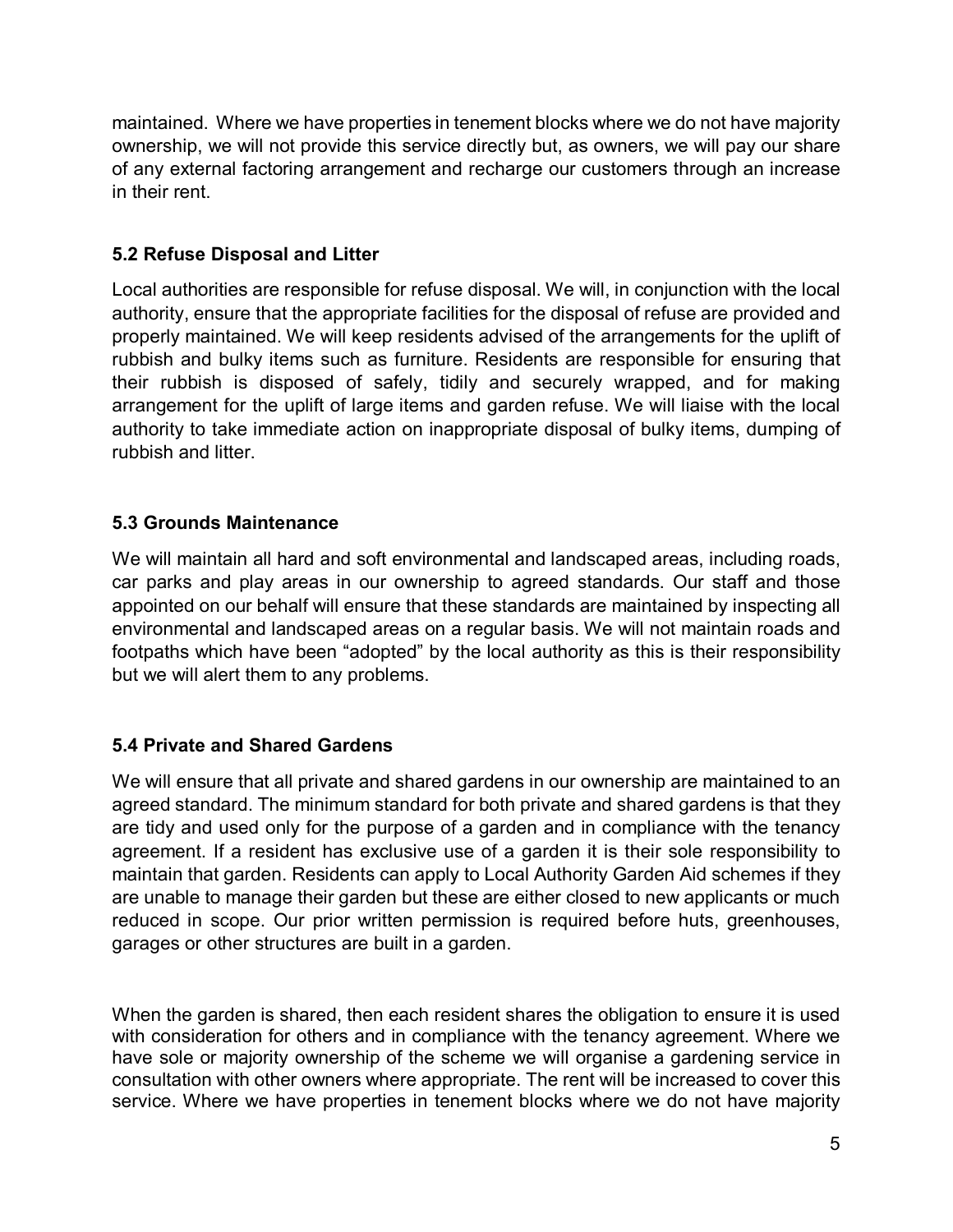ownership we will not provide a grounds maintenance service. We will inspect all private and communal gardens during planned estate walkabouts to ensure that standards are maintained.

We will be responsible for the basic upkeep of gardens of any properties empty for longer than 4 weeks.

#### **5.5 Car Parking and Garages**

We are responsible for the maintenance of communal parking areas and the external maintenance of garages in our ownership. If residents have their own parking space they are responsible for maintaining it in a clean and tidy condition. Parking areas and spaces should not be used for extensive car maintenance. If residents have one of our garages they are responsible for its internal maintenance. Our written permission is required before commercial vehicles, trailers, caravans or boats can be parked in parking spaces, areas or in gardens. Abandoned or untaxed vehicles on our property will be reported to the police and the local authority and removed where appropriate.

We will liaise with other agencies where appropriate to resolve parking disputes but cannot guarantee residents a parking space.

#### **5.6 TV Aerials and Satellite Dishes**

We require that prior written permission is obtained for satellite dishes or other types of communications equipment. There are some areas/developments where Planning policies do not allow them at all. In most areas, permission will be granted provided that the necessary external permissions have been received and our recommendations are followed. We will investigate the feasibility of communal dishes if there is a sufficient demand, and where the cost of the installation can be recovered via a service charge. We will require that aerials/dishes be taken down if they have been erected without permission or are causing a nuisance to neighbours.

#### **5.7 Drugs, Alcohol and Solvent Abuse**

We will take action against drug, alcohol or solvent related nuisance or anti-social behaviour as stated in our Anti-Social Behaviour and Harassment Policy. We will involve the police where common areas such as stairwells or gardens are being used for illegal drug use. We will give urgent priority to cleaning up evidence of drug use such as needles or foils.

#### **5.8 Vandalism**

We will respond promptly when incidents of vandalism are reported. We will make good any damage caused by vandalism which is not the responsibility of the customer or has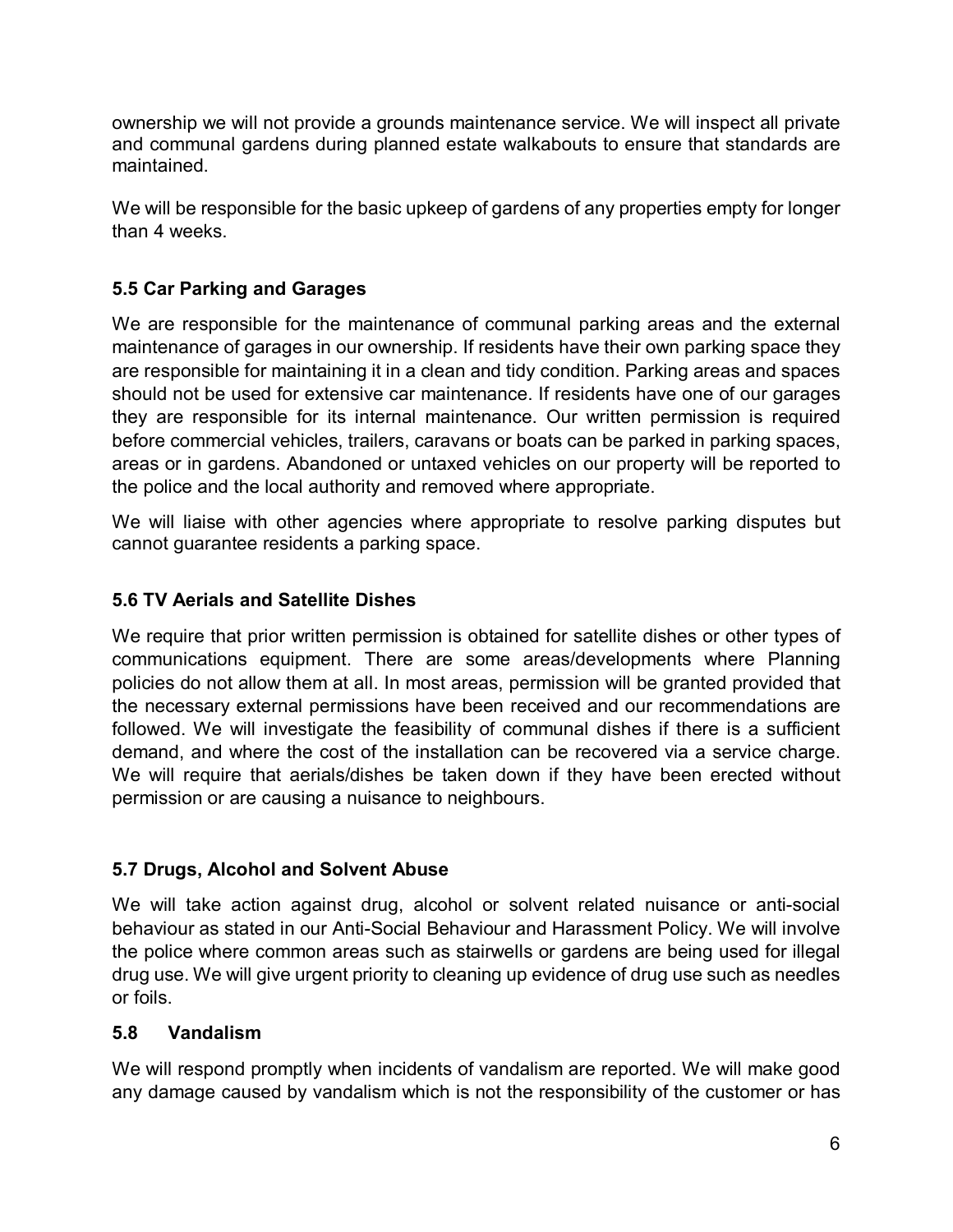been inflicted on empty properties in our ownership. Residents are responsible for making good or paying for damage caused by deliberate acts of vandalism by them, any member of your household or your visitors. We will assess the extent of malicious damage within 1 working day and take the required action within agreed repairs time-scales. Graffiti of an offensive nature will be removed within 1 working day of it being reported to us. We will actively participate in any local initiatives to prevent and tackle vandalism. Residents who witness vandalism should report it to the police immediately.

#### **5.10 Pets**

Residents are responsible for supervising their domestic pets and ensuring that they do not cause a nuisance to neighbours or deterioration in the condition of the property or common areas. They must adhere to the conditions of your tenancy agreement in relation to keeping pets and livestock (e.g. pigeons). We will investigate complaints about pets and may withdraw permission where necessary. We will also liaise with the Dog Warden and Environmental Health on issues including stray dogs and dog fouling.

#### **5.11 Vermin and Pest Control**

Customers have a responsibility to keep their property in a good and clean condition in order to prevent infestation of mice, ants etc. We will respond promptly to reports of vermin and pest infestation in common areas of buildings and will offer advice and assistance to eradicate the problem in customer's homes. Customers should contact their local authority who may charge for the service.

# <span id="page-5-0"></span>6.0 Training

Training on the Estate Management Policy and the associated procedures will be provided for all staff who are likely to deal directly with Estate Management issues. Members of Customer Direct will also receive training on request.

# <span id="page-5-1"></span>7.0 Complaints

All customers have the right to complain if they feel that an Estate Management issue has not been dealt with in accordance with our policy. If you want to complain please contact the office for a copy of our Complaints leaflet.

# <span id="page-5-2"></span>8.0 Policy Availability

Copies of this Estate Management Policy are available on request and free of charge from our offices. A summary of the Policy can be made available in a number of other languages and on tape, if required.